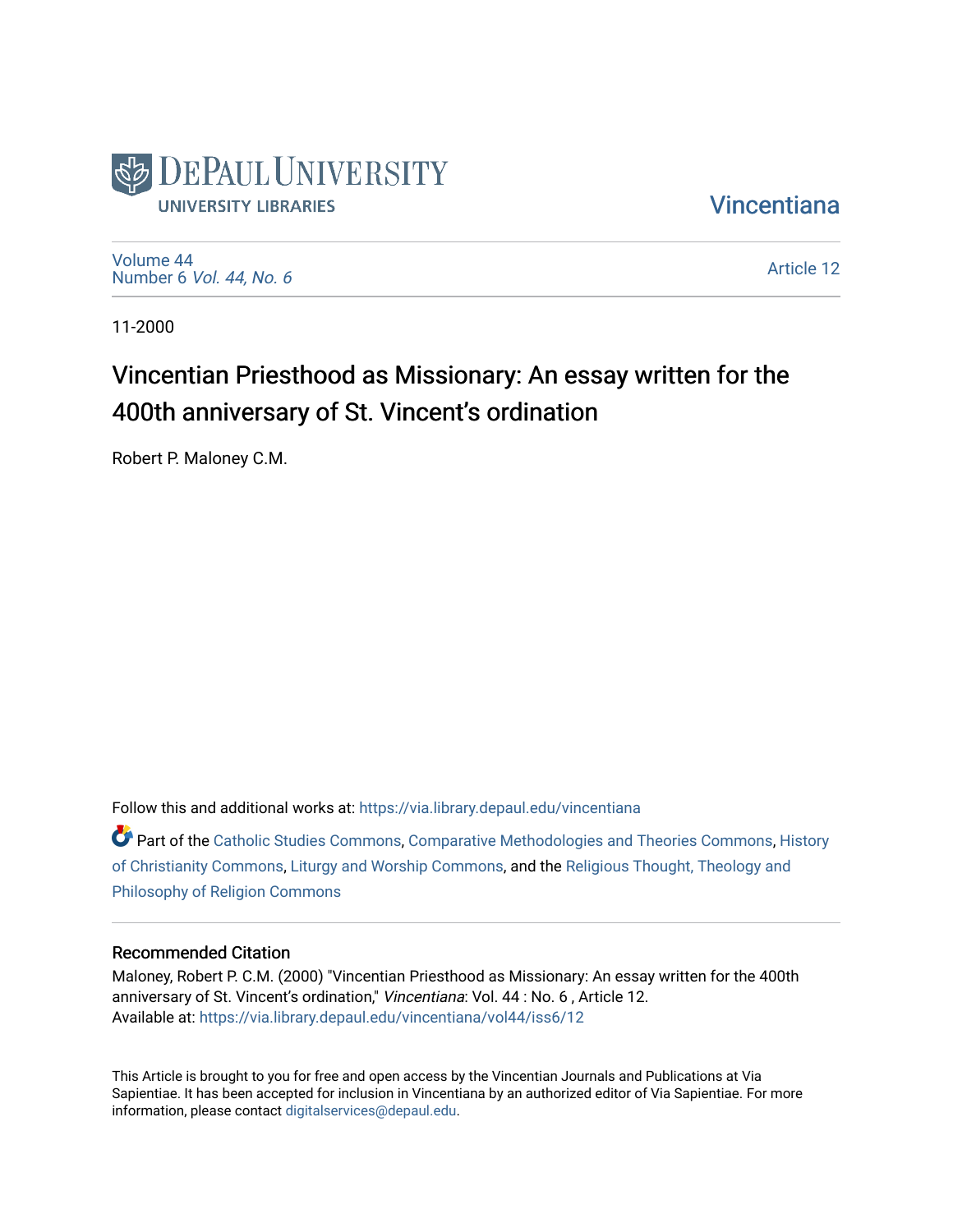### **Vincentian Priesthood as missionary** — **An essay written for the 400th anniversary of St. Vincent's ordination —**

*By Robert P. Maloney, C.M. Superior General*

Jesus is *the* priest of the New Testament. There is no other priesthood than his. "I am the way, the truth, and the life," Jesus tells us, "no one comes to the Father except through me."<sup>[1](#page-1-0)</sup> It is he who is the enfleshed Word of God, revealing the Father to us in his person. It is he who offers sacrifice "once for all," $2$  as the author of Hebrews puts it. It is he who pastures the flock. "I am the shepherd."[3](#page-1-2) "I am the vine."<sup>[4](#page-1-3)</sup> "I am the gate."<sup>[5](#page-1-4)</sup> "I am the light."<sup>[6](#page-1-5)</sup> "I am the true bread come down from heaven. The one who feeds on my flesh and drinks my blood will live forever."[7](#page-1-6) All ministerial<sup>[8](#page-1-7)</sup> priesthood is a sharing in that of Jesus.

Having said this, I have already stated the most basic thing about priesthood. As a service to the Kingdom, and to the Church as sign of the Kingdom, its source and pattern is Jesus' life, death, and resurrection.

This article attempts to situate St. Vincent's vision of priesthood within a theological framework and to draw a few implications from the model of priesthood he chose.

#### **Variety of models**

Because priesthood, like all mysteries, is rich, it reveals itself in a wide variety of ways. Vatican II analyzes priesthood under three traditional headings: teaching, sanctifying, and ruling.<sup>[9](#page-1-8)</sup> In a commentary on the council, written 25 years after its closing, Avery Dulles discusses five models of priesthood:  $10$  cleric, pastor, presider,

<span id="page-1-0"></span> $1_{\text{In }14.6}$ 

1

<span id="page-1-9"></span><span id="page-1-8"></span>9*Presbyterorum Ordinis* 1, 4-6; cf. *Lumen Gentium* 28.

10Avery Dulles, "Models for Ministerial Priesthood," *America* 20 (#18; October 11, 1990) 284-289.

<span id="page-1-1"></span><sup>2</sup>Heb 9:12, 26; 10:12, 14.

<span id="page-1-2"></span> $3Jn$  10:11.

<span id="page-1-3"></span> $4$ Jn 15:6.

<span id="page-1-4"></span> $5Jn$  10:9.

<span id="page-1-5"></span><sup>6</sup>Jn 8:12.

<span id="page-1-6"></span> $7Jn$  6:51.

<span id="page-1-7"></span> $8$ As is evident from the occasion chosen (the 400<sup>th</sup> anniversary of St. Vincent's ordination), this article focuses on ministerial priesthood. One could also write at great length on the priesthood of all the baptized — especially in light of Vatican II and its aftermath — but that is a topic for another day.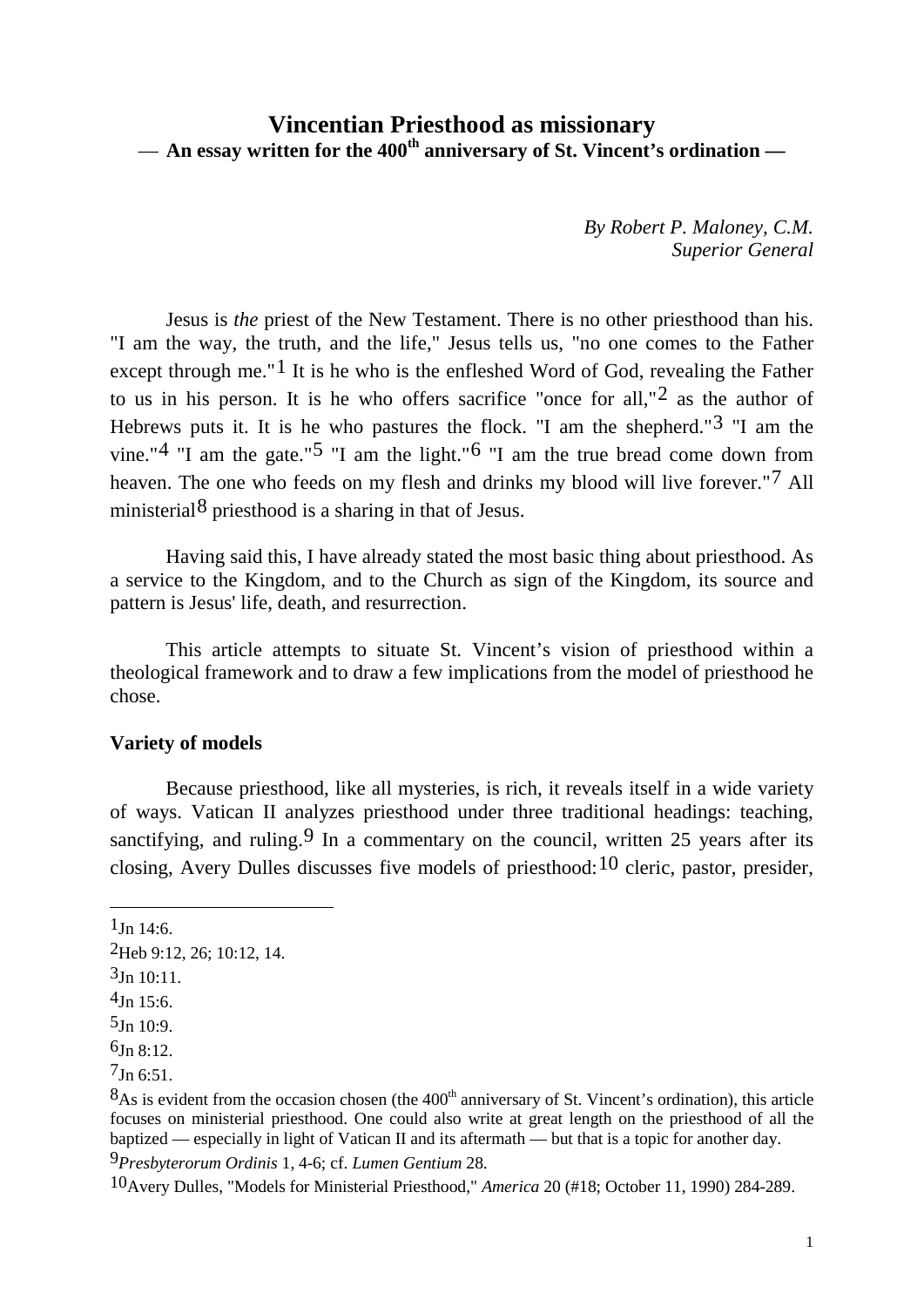herald, and servant. Then, recognizing that these models all refer to functions of priests and sensing the insufficiency of a functional approach, he sketches a summary model, which he calls "representational," since he judges that the priest in each of his functions represents Christ as head of the body.<sup>[11](#page-2-0)</sup>

In a talk given in 1995, Rembert Weakland also describes the priest's role under five categories:[12](#page-2-1) teacher/preacher, presider, healer, enabler, leader. Similarly, Walter Burghardt, reflecting on his rich experience among priests, speaks of jurisdictional, cultic, pastoral, prophetic, and monastic models,  $13$ 

These different analyses make one thing very clear: priesthood involves a variety of functions, even if no one of these adequately describes it. There are different emphases and models in living it. How priests embody these functions concretely will vary from age to age, from culture to culture, and often from person to person.

#### **Priestly roles in the new testament**

Raymond Brown, in his brief but influential book *Priest and Bishop*,[14](#page-2-3) analyzes four principal roles that funnel into Christian ministerial priesthood, describing each of them in these terms:

1. *Disciple*

Jesus calls the twelve to be with him more intimately: "You are my friends."[15](#page-2-4) This sets up a pattern for the Church's seeing priests as particularly obliged to faithful discipleship. If Christians are called to be a light to the world, the minister is called to be a light to the community.

While it is clear in the New Testament that all Christians are called to be disciples, it is also clear that Jesus gives a distinct leadership role to some and makes special demands of them.

2. *Apostle*

-

But the priest is called not just to *be with* Jesus, he is also *sent out* to others in Jesus' name.

<span id="page-2-4"></span><span id="page-2-3"></span>14Raymond Brown, *Priest and Bishop* (New York: Paulist, 1970).  $15\text{Jn}$  15:14.

<span id="page-2-0"></span><sup>11</sup>As Vatican II puts it, the priest acts "in persona Christi capitis" (*Presybterorum Ordinis*, 2).

<span id="page-2-1"></span><sup>12</sup>Rembert Weakland, "A Renewed Priesthood in a Renewed Church," *America* 25 (#19; October 26, 1995) 327-334.

<span id="page-2-2"></span><sup>13</sup>Walter Burghardt, "On Turning Eighty: Autobiography in Search of Meaning," *Woodstock Report* (#41; March 1995) 2-11.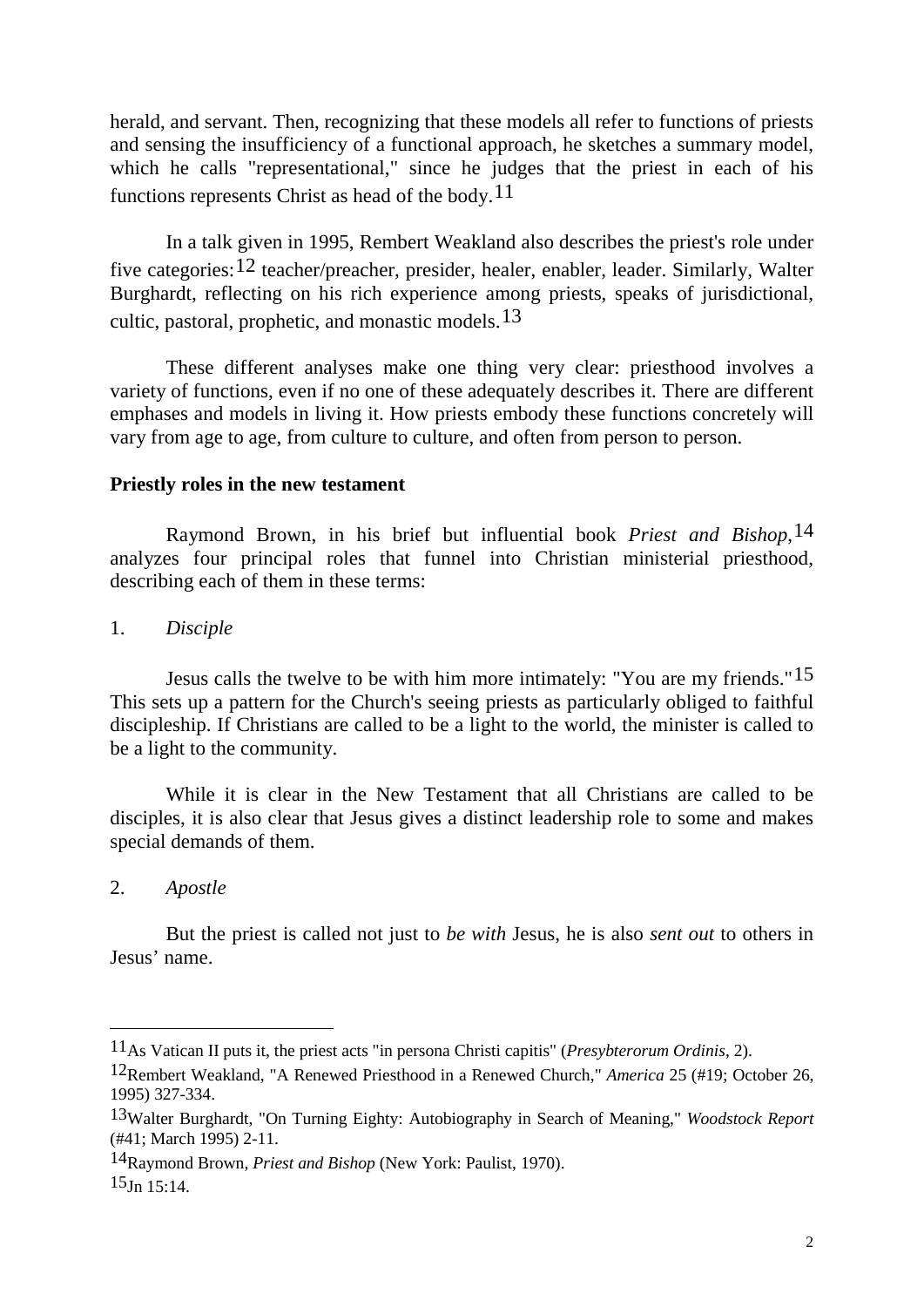The apostle is a missionary figure, someone who moves on. The keynote of his ministry is service. This service is rendered first to Jesus, by being his ambassador, and then to others. The New Testament describes a variety of services which the apostle shares with others:

- \* preaching<br>\* teaching
- \* teaching<br>\* counseling
- counseling
- \* praying
- \* consoling
- \* correcting
- \* visiting
- \* befriending
- suffering
- \* collecting money
- \* doing ordinary work

#### 3. *Elder-Bishop*

The elder-bishop is a residential figure. He is responsible for the daily, ongoing care of a local church. He has the task of organizing, stabilizing, managing the household well. Administration is one of his chief responsibilities. He is to administer as a shepherd who cares deeply for his flock.

Most of the authority structures of Christian priesthood develop around this image, but they are supplemented consistently by the disciple and servant images.

#### 4. *One who presides at the Eucharist*

The New Testament witnesses to a rich variety of interpretations of the Eucharist and gradual development in regard to its practice. By the end of the first century, as is evident in the *Didache*, the Eucharist had come to be seen as a sacrifice. As this happened, the ministry of presiding at the Eucharist was recognized as an exercise of priesthood. The elder-bishop was seen as the usual presider, the focus of unity in the community.

By the time of Ignatius of Antioch (who died around 110), the four roles that Brown describes have blended, and the full concept of Christian ministerial priesthood emerges. Priesthood takes varied forms as one or another of the roles is emphasized,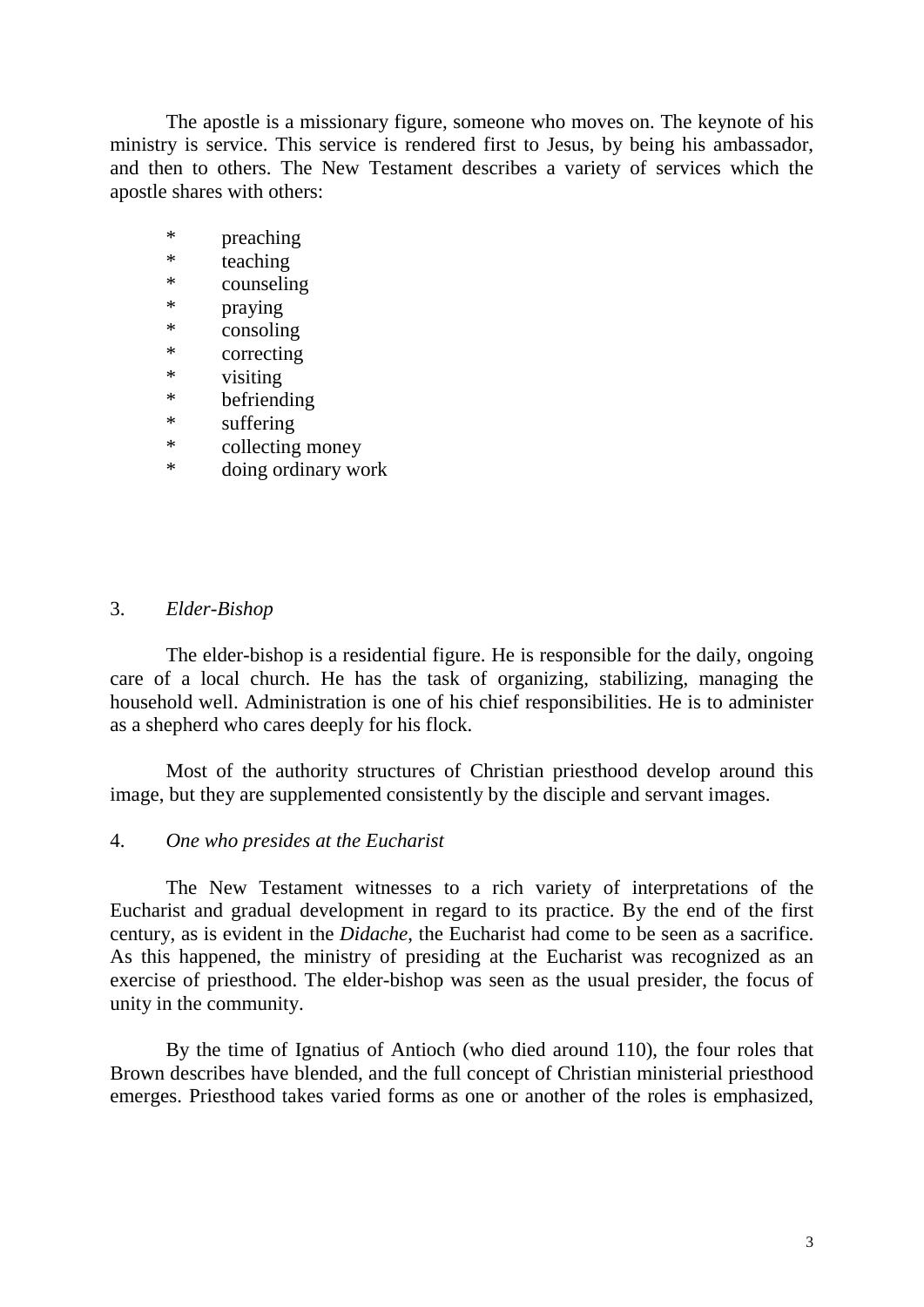but all four have this in common \_ bearing witness to Jesus: "Become imitators of me as I am of Christ."[16](#page-4-0)

#### **A contemporary theological perspective[17](#page-4-1)**

Perhaps the most influential contemporary analysis of ministerial priesthood is found in the writings of Karl Rahner.[18](#page-4-2) Rahner's view might be synthesized as follows:

The primary role of the priest is to proclaim the effective word that forms and sustains the Christian community. He shares in the mission of Christ, who is sent by the Father to proclaim God's kingdom. The priest is, therefore, a servant of the kingdom and of the Church as a sign of that kingdom. A culminating moment in his ministry is the liturgy, especially the Eucharist, where the priest efficaciously proclaims, "This is my body.... This is my blood," and the Lord himself is really present in sacramental form to nourish and strengthen his people. Rahner summarizes: "This efficacious word has been entrusted to the priest. To him has been given the word of God. That makes him a priest."<sup>[19](#page-4-3)</sup>

As a leader in the Christian community, the priest is also called to prophetic witness, to live the word he preaches, to "imitate what he handles," so that he might proclaim the gospel not only by his word but by his life. In this sense, Christian priesthood combines the roles of Old Testament prophet and priest.

<span id="page-4-0"></span><sup>161</sup> Cor 11:1.

<span id="page-4-1"></span><sup>17</sup>Among many other works, the reader might wish to consult: Raymond Brown, *Priest and Bishop: Biblical Reflections* (New York: Paulist Press, 1970); Bernard Cooke, *Ministry to Word and Sacraments: History and Theology* (Philadelphia: Fortress Press, 1976); Donald B. Cozzens, *The Changing Face of the Priesthood* (Collegeville, MN: The Liturgical Press, 2000); Jean Galot, *Theology of the Priesthood* (San Francisco: Ignatius Press, 1984); Nathan Mitchell, *Mission and Ministry: History and Theology in the Sacrament of Order* (Wilmington, Del.: Michael Glazier, 1982); Henry J. M. Nouwen, *Creative Ministry* (Garden City, NY: Doubleday, 1971); Henry J. M. Nouwen, *The Wounded Healer* (Garden City, NY: Doubleday, 1972); John W. O'Malley, S.J., "One Priesthood: Two Traditions," in *A Concert of Charisms,* Edited by Paul K. Hennessy (New York: Paulist Press, 1997) 9-24; Thomas O'Meara, *Theology of Ministry* (New York: Paulist Press, 1983); Kenneth B. Osborne, *Priesthood: A History of the Ordained Ministry in the Roman Catholic Church* (New York: Paulist Press, 1988); William D. Perri, *A Radical Challenge for Priesthood Today: From Trial to Transformation* (Mystic, CT: Twenty-Third Publications, 1996); David N. Power, O.M.I., *Ministers of Christ and His Church: A Theology of the Priesthood* (London: Geoffrey Chapman, 1969); "Theologies of Religious Life and Priesthood," in *A Concert of Charisms,* Edited by Paul K. Hennessy (New York: Paulist Press, 1997) 61-103; Karl Rahner, *Servants of the Lord* (New York: Herder and Herder, 1968); Karl Hermann Schelkle, *Discipleship and Priesthood*; Edward Schillebeeckx, *The Church with a Human Face: A New and Expanded Theology of Ministry*. Trans. John Bowden (New York: Crossroad, 1985).

<span id="page-4-2"></span><sup>18</sup>Cf. Karl Rahner, *Servants of the Lord* (New York: Herder and Herder, 1968); "Understanding the Priestly Office," in *Theological Investigations* XXII (New York: Crossword, 1991) 208-213..

<span id="page-4-3"></span><sup>19</sup>Karl Rahner, "Priest and Poet," in *Theological Investigations*, III translated by Karl-H. Kruger and Boniface Kruger (New York: Helicon, 1967) 303.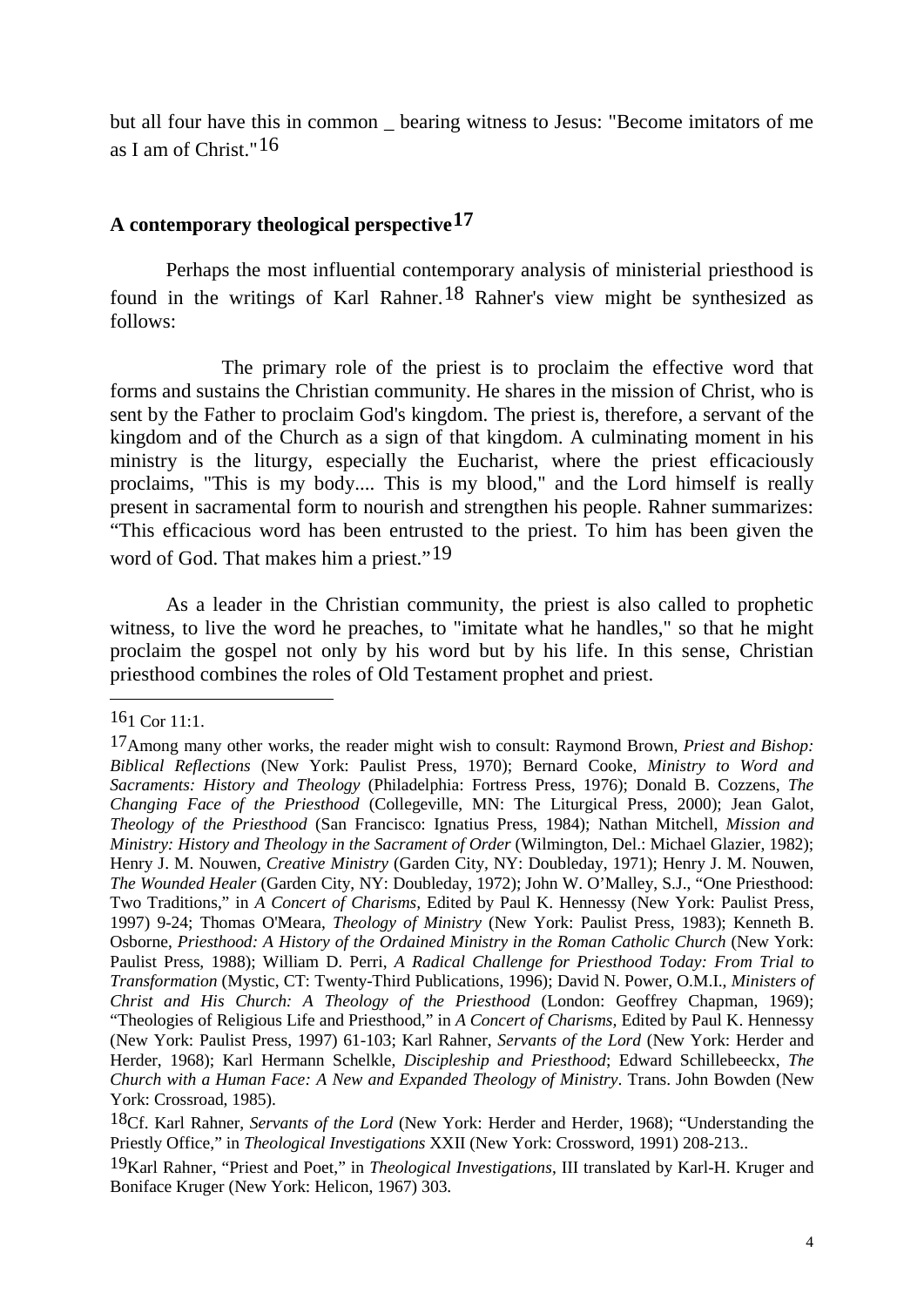The priest's role in building up the community involves a variety of functions, traditionally described as *teaching* ("prophet," dedicated to the word), *ruling* ("king," "shepherd of the flock," dedicated to pastoral leadership), and *sanctifying* ("priest," dedicated to the sacraments and other forms of prayer).

As is evident, in Rahner's approach, proclamation of God's communityforming word is at the heart of priestly identity. The traditional priestly functions flow from this identity. This is clearest perhaps in the case of preaching and teaching ("prophet"). But sacramental ministry too ("priest") is an aspect of the priest's role as proclaimer, when he brings God's effective word to bear on crucial moments in the lives of believers. Likewise, pastoral leadership ("king") involves discerning what God's word is saying in the concrete circumstances of the life of the community and then applying it through decisions.

#### **Priesthood for St. Vincent[20](#page-5-0)**

-

St. Vincent was very much influenced by the thought patterns and the vocabulary of his contemporaries and teachers. Bérulle, to whom Vincent owed so much but from whom he eventually distanced himself, focused much of his spirituality on the priesthood.<sup>[21](#page-5-1)</sup> In Vincent's conferences and letters, we find many of the same phrases and emphases that we discover in the writings of Bérulle, Olier, and John Eudes. They speak above all of the centrality of Christ and the need for the priest to empty himself and "put on the Lord Jesus Christ."<sup>[22](#page-5-2)</sup> They encourage priests to have "religion toward God."[23](#page-5-3) They are very conscious of the "exalted" role of the priest and the need for the priest to be holy.[24](#page-5-4)

<span id="page-5-0"></span><sup>20</sup>The reader might wish to consult: D'Agnel, *Saint Vincent de Paul, guide du prêtre*, 1928; J. Delarue, *L'Idéal missionnaire du prêtre d'après saint Vincent de Paul*, 1946; L. Mezzadri, "La espiritualidad sacerdotal," *Anales* (1983) 627; L. Mezzadri, "Jésus-Christ, figure du prêtre missionnaire dans l'oeuvre de Monsieur Vincent," *Vincentiana* (1986) 323; E. Motte, *San Vicente de Paúl y el Sacerdocio*, 1915; L. Nuovo, "Sacerdocio," *Diccionario de Espiritualidad Vicenciana* (Salamanca: CEME, 1995) 550-552; J. B. Rouanet, *San Vicente de Paúl, sacerdote instrumento de Jesucristo*, 1960; C. Sens, "Comme prêtre missionnaire," *Au temps de St. Vincent de Paul... et aujourd'hui...*, 1981; R. Facélina, "Vocation and Mission of the Priest According to St. Vincent de Paul" in *Vincentiana* (2000) 218-227.

<span id="page-5-1"></span><sup>21</sup>René Deville, "L'École française de spiritualité (Paris: Desclée, 1987) 112. Cf. Michel Dupuy, *Bérulle et le sacerdoce. Étude historique et doctrinale. Textes inédits* (Paris: Lethielleux, 1969). 22Rom 13:14.

<span id="page-5-3"></span><span id="page-5-2"></span><sup>23</sup>Cf. J.-J. Olier, *Introduction à la vie et aux virtus chrétiens*, (Edition Amiot, 1954) 7-9. The term is difficult to translate. It means, basically, having a covenant relationship with God in an ecclesial context.

<span id="page-5-4"></span> $24B$ érulle, with considerable exaggeration, describes the loss of holiness among priests in this way: "The first priests were indeed both saints and doctors of the Church. God preserved within this same order authority, holiness and doctrine, uniting these three perfections in the priestly order.... However, time, which corrupts all things, brought about laxity in most of the clergy. These three qualities: authority, holiness and doctrine, which the Spirit had joined together, were separated by the human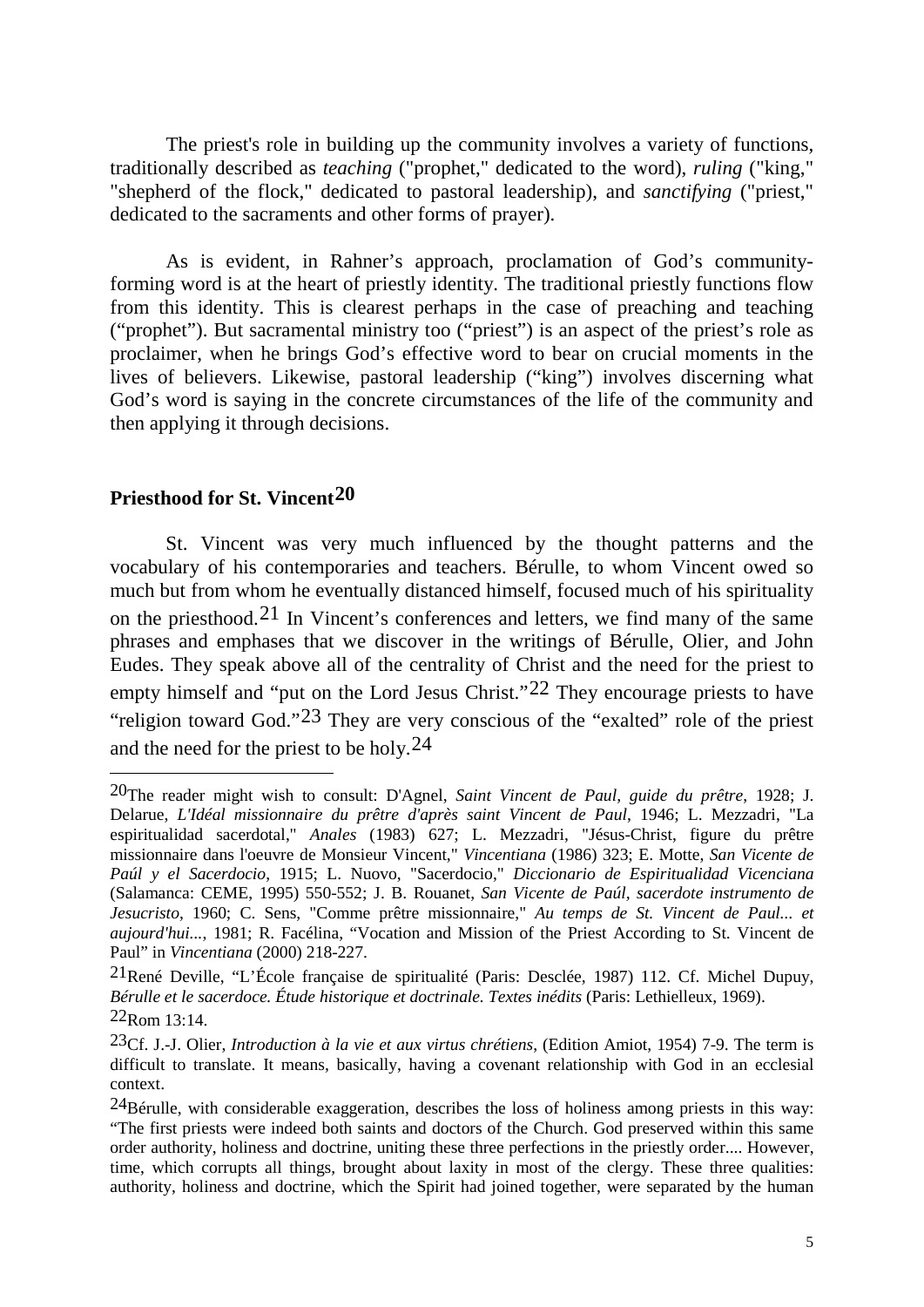Vincent joined these and other leaders of the time in the reform of the clergy, becoming one of its principal proponents. As was often the case with him, his view of priesthood, while influenced by his teachers, was independent of theirs, especially as he envisioned priesthood in the Congregation he founded.

For Vincent, in his mature years, Jesus the priest is most of all the missionary of the Father, the Evangelizer of the Poor. He knew that there had been great scholar priests like Sts. Jerome, Albert the Great, and Thomas Aquinas, that there had been outstanding residential priests like Ambrose, Basil, and Chrysostom, that there had been influential monk priests like Benedict and reforming curial priests like Bellarmine, that there had been zealous street priests like Philip Neri, and that in his own time there were wonderful teacher priests, especially among the Jesuits. All this entered into his thought patterns, but he chose to focus on another model: the priest as missionary.[25](#page-6-0)

Yet St. Vincent wrote relatively little about priesthood. Nor did he speak about it in a systematic, theological way. His perspective is largely practical, as was his bent. While in part he shares the vision of those who most influenced him, particularly Bérulle, his view gradually grows distinct from theirs. We can summarize his teaching under four headings.

#### 1. *He was very critical of priesthood as he actually found it in early 17th century France.*

A large number of the priests Vincent met were ignorant. Their lives were undisciplined and corrupt. Many bishops were self-interested and had little care for their flock. As a priest told him in 1642, "the most scandalous are the most powerful, and flesh and blood have, as it were, supplanted the gospel and the spirit of Jesus Christ."[26](#page-6-1) Vincent believed that priests and bishops were the principal cause of the evils within the Church.[27](#page-6-2) He cites John Chrysostom as saying that few priests will be saved.[28](#page-6-3)

Of course, Vincent was conscious that he himself had not been exempt from the temptation to embrace priesthood as a comfortable career. He was ordained at 19 with precisely that objective in mind. But he underwent a remarkable conversion in which a

<span id="page-6-0"></span>25Cf., SV XII, 262: "All aim at loving Him, but they love Him in different ways: Carthusians by solitude; Capucians by poverty; others again by singing his praises. But we, my brothers, if we have this love, are bound to show it by leading the people to love God and their neighbor...."

-

<span id="page-6-3"></span><span id="page-6-2"></span>27SV XI, 308-309. 28SV VII, 463.

spirit and the spirit of the world. Authority has remained in prelates, holiness in religious, and doctrine in the schools." Cf. "A Letter on the Priesthood," cited in *Bérulle and the French School, Selected Writings* edited with an introduction by William M. Thompson (New York: Paulist Press, 1989) 184.

<span id="page-6-1"></span><sup>26</sup>SV II, 282.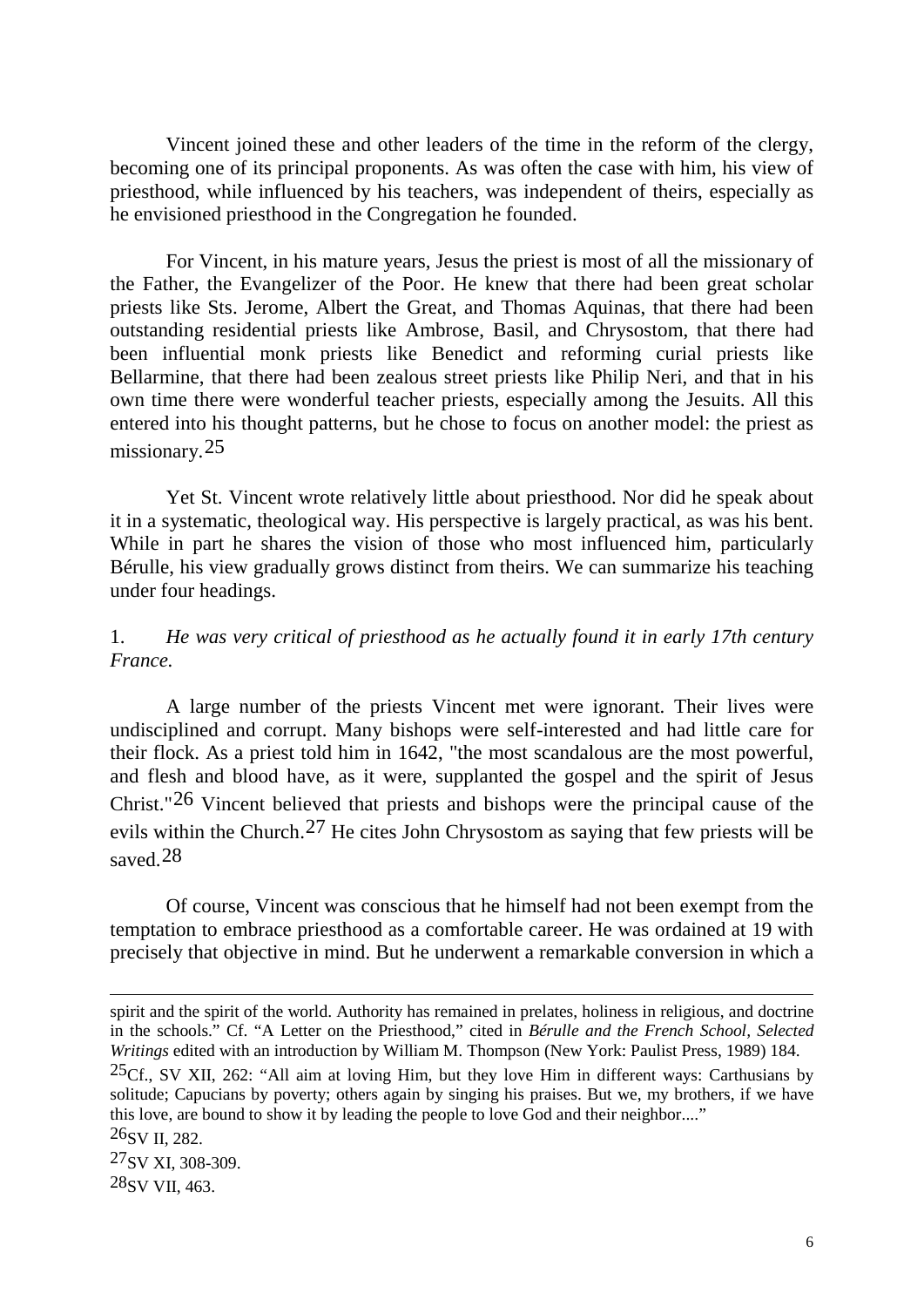series of events purified his view of priesthood. I will not recount those events here since they are well known to the reader and others have done so both frequently and well.[29](#page-7-0)

He came to see priesthood as an exalted vocation of which he was unworthy. He wrote in 1656: "This state is the most sublime on earth, the very one Our Lord willed to assume and follow. As for myself, if I had known what it was when I had the temerity to enter it — as I have come to know since then — I would have preferred to till the soil than to commit myself to such a formidable state in life — to be sure, priests today have great reason to fear God's judgments, since, in addition to their own sins, He will make them accountable for those of the people because they have not tried to satisfy God's just anger for them, as they are bound to do. What is worse, He will impute to those priests the cause of the chastisements He sends them.... Let us go further and say that all the disorders that have afflicted the Savior's holy Spouse stem from the evil lives of priests...."[30](#page-7-1)

In his conference of December 6, 1658, Vincent cries out: "There is nothing greater than a priest, to whom God gives all power over his natural and mystical body, the power to forgive sins, etc. Oh, God, what power! Oh, what dignity!"[31](#page-7-2)

## 2. *The priest, by his character, participates in the priesthood of Jesus.[32](#page-7-3) He is an instrument.*

In a conference on the formation of the clergy, Vincent states that the character of priests is a participation in the priesthood of the Son of God. It is a character that is completely divine and incomparable.[33](#page-7-4)

In repeating this point often, St. Vincent stands in the main stream of the entire Christian tradition. Jesus is *the* priest. All other priests share in Jesus' priesthood. They are his instruments.[34](#page-7-5) This theological principle gave St. Vincent an awe for the dignity of priesthood.<sup>[35](#page-7-6)</sup> It led him to say a hundred times (he himself states!)<sup>[36](#page-7-7)</sup> that if he were not already a priest, he would never have become one.

<span id="page-7-0"></span><sup>29</sup>As Dodin, Román, Mezzadri, and many others point out, one cannot fully understand Vincent's view of priesthood (and many other things in his life) without understanding the series of events that led to his conversion. Cf., André Dodin, *Saint Vincent de Paul et la charité* (Paris: Editions du Seuil, 1960) 11-25; also, Luigi Mezzadri, "Jesus-Christ, figure du Prêtre-Missionnaire, dans l'œuvre de Monsieur Vincent," in *Vincentiana* N° 3-4 (May-August) 1986, 326-330; José María Román, "The Priestly Journey of St. Vincent de Paul. The Beginnings: 1600- 1612" in *Vincentiana* N° 3 (May-June) 2000, 207-217.

<span id="page-7-2"></span><span id="page-7-1"></span> $30$ SV V, 568. 31SV XII, 85.

<span id="page-7-3"></span><sup>32</sup>SV XI, 7, 344.

<span id="page-7-4"></span><sup>33</sup>SV XI, 7.

<span id="page-7-5"></span><sup>34</sup>SV XII, 80.

<span id="page-7-6"></span><sup>35</sup>SV VII, 463; XI, 93.

<span id="page-7-7"></span><sup>36</sup>SV VII, 463.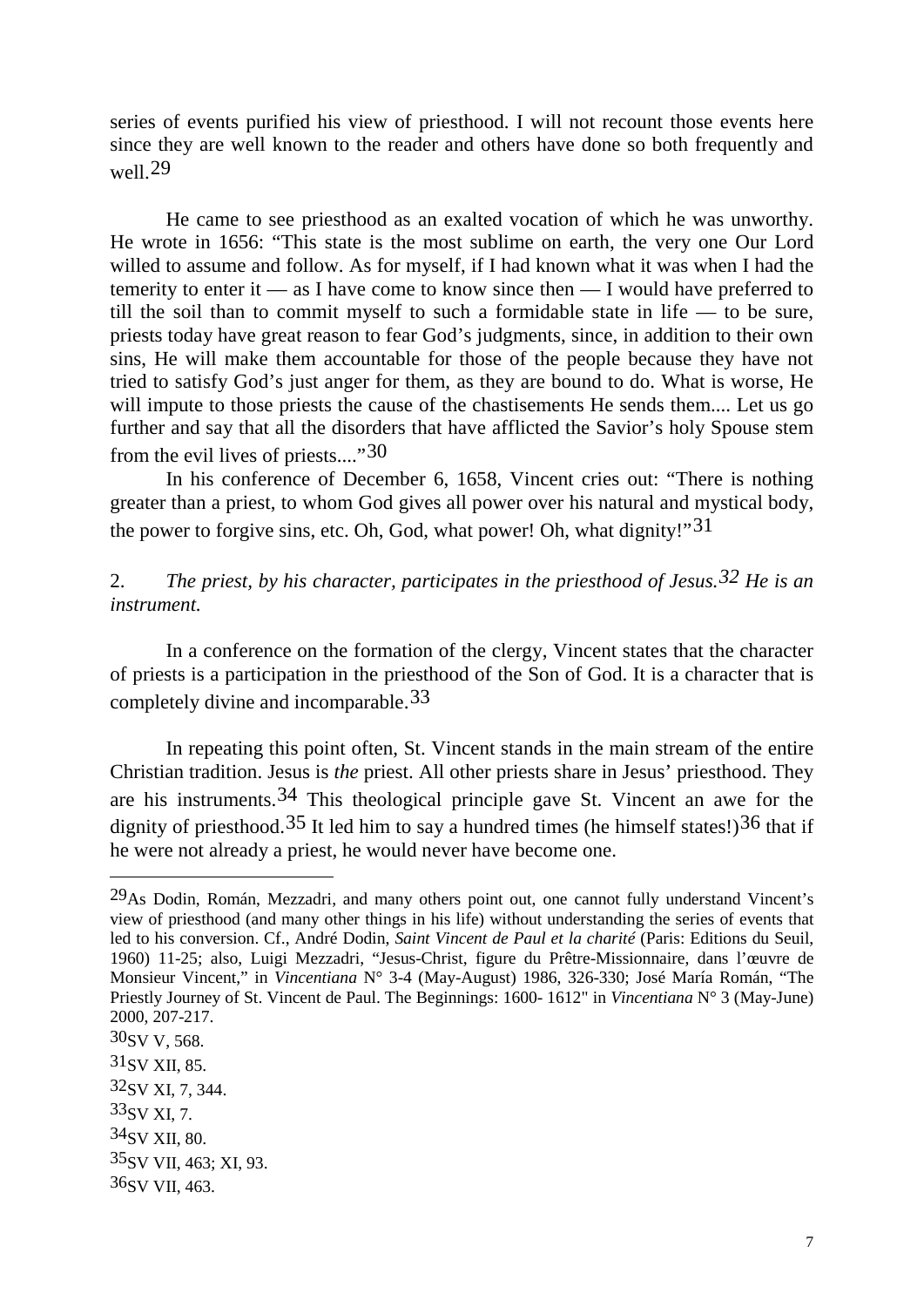In language very reminiscent of Bérulle and Olier, Vincent writes to a priest of the Mission:

*Oh! how fortunate you are to be the instrument of Our Lord in forming good priests and to be an instrument such as you, who enlighten and fire them up at the same time! In this you do the work of the Holy Spirit, who alone enlightens and inflames hearts — or rather, this Holy and Sanctifying Spirit works through you, for he resides and operates in you. He does so, not only that you may live of his divine life, but also to establish his same life and manner of working in these men, called to the most lofty ministry on earth, through which they must exercise the two great virtues of Jesus Christ, namely, reverence toward his Father[37](#page-8-0) and charity toward mankind.[38](#page-8-1)*

Of course, since the priest's life and mission are so intrinsically tied up with that of Jesus, then "putting on the Lord Jesus Christ" means, in the concrete, acquiring Jesus' virtues, particularly the five missionary virtues to which Vincent calls members of his Congregation. It also means standing before the Father faithfully in prayer and listening to his word. Vincent tells William Desdames on January 30, 1660, that he will find in Christ all virtues and "if you let him do it, he will exercise them in you and for you."[39](#page-8-2)

## 3. *His dominant model of priesthood is missionary[.40](#page-8-3)*

Quite independently from the teaching of Bérulle, his former master, Vincent makes a definite choice of his model of priesthood: the priest is for him predominantly a missionary: "God sent out priests as he sent his Son for the salvation of souls."[41](#page-8-4) It is clear that Vincent focuses on the "apostle" or missionary model which Raymond Brown describes as being so prominent in the New Testament:

*My brothers, he who says missionary says apostle. We must therefore act like the apostles, since we are sent, like them, to instruct the people. We must proceed with gentleness, and in simplicity, if we wish to be missionaries and imitate the apostles and Jesus Christ.[42](#page-8-5)*

-

<span id="page-8-4"></span>41SV VIII, 33.

<span id="page-8-0"></span><sup>37</sup>In the French, *la religion vers son Père et la charité vers les hommes.* This terminology is very characteristic of the "École Française." Cf. Olier, *Pietas*, n. 4 (Editions Amiot, 1954) 165, where almost exactly the same words are used.

<span id="page-8-1"></span><sup>38</sup>SV VI, 393.

<span id="page-8-2"></span><sup>39</sup>SV VIII, 231.

<span id="page-8-3"></span><sup>40</sup>SV XI, 67.

<span id="page-8-5"></span><sup>42</sup>SV XI, 267.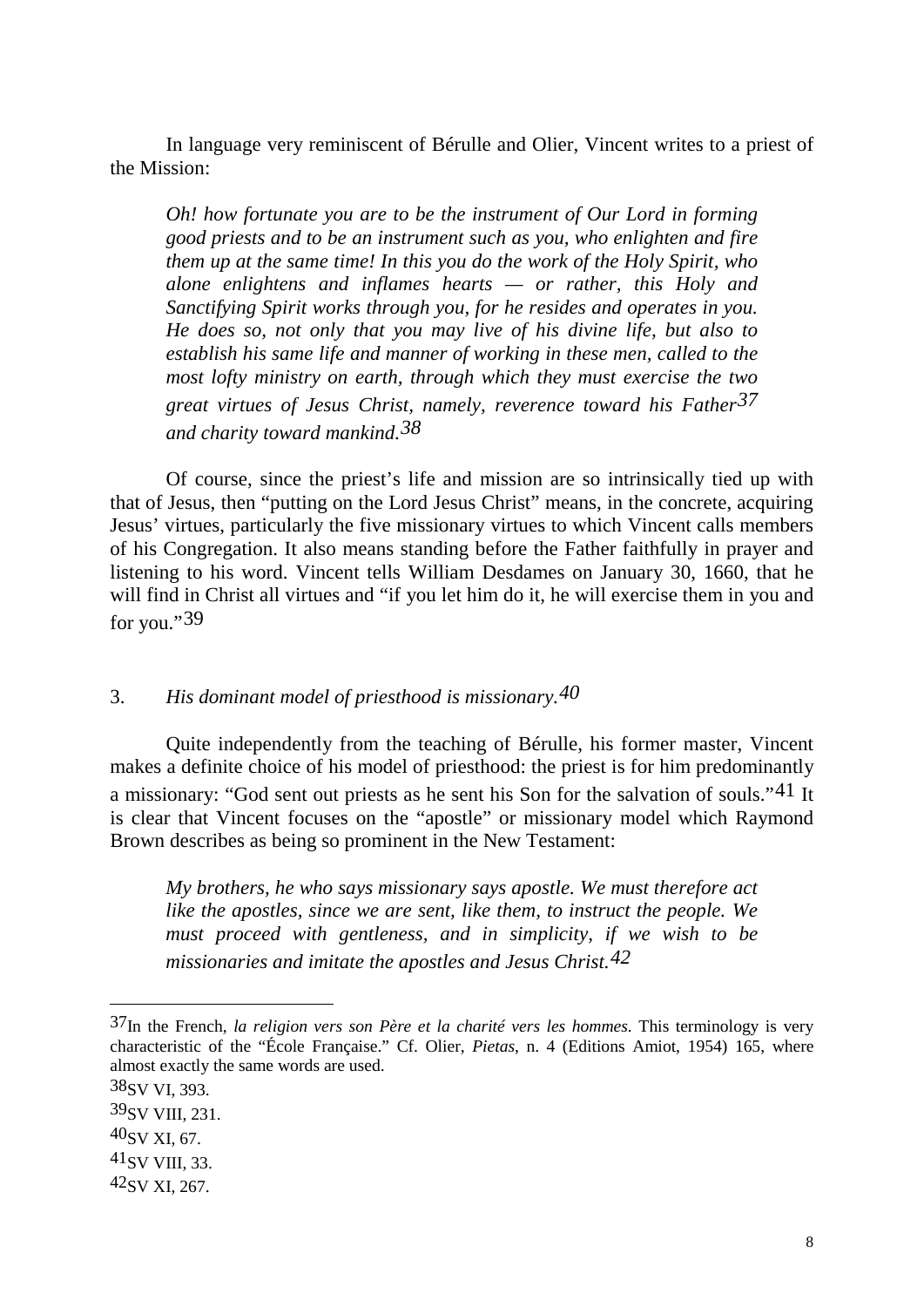Luigi Mezzadri puts the matter very succinctly: "Between the pseudo-Dyonisian concept of priest as 'man of cult' and the Augustinian concept of priest as 'man for the mission' Vincent instinctively chooses the second."[43](#page-9-0)

Vincent returns to this theme again and again:

*This is how truly apostolic souls speak and act. Entirely consecrated to God, they desire that His Son Our Lord be known and served likewise by all the nations on earth, for whom He Himself came into the world; like Him, they wish also to work and die for them. That is how far the zeal of Missionaries should extend; for, even though they cannot go everywhere, nor do the good they wish, they still do well to desire this and to offer themselves to God to serve Him as instruments for the conversion of souls....[44](#page-9-1)*

4. *The missionary priest is for the poor.*

The whole life of the missionary priest must be dedicated to the poor. St. Vincent states this very eloquently:

*That priests give themselves zealously to caring for the poor — is not that the office of Our Lord and of a number of the great saints, who not only recommended the poor to others but who consoled, comforted and healed them themselves. Are not the poor the afflicted members of Our Lord? Are they not our brothers? And if priests abandon them who do you imagine will assist them? So, if there are some among you who think that they are members of the Congregation to evangelize the poor and not to aid them, to remedy their spiritual needs and not their temporal ones, I respond that we must assist them in all ways.[45](#page-9-2)*

Vincent recommends a practical, concrete, pastoral charity and a willingness to seek out the poorest of the poor wherever they might be:

*To make God know to the poor, to announce Jesus Christ to them, to tell them that the Kingdom of God is near and that it is for the poor, oh! how great that is.[46](#page-9-3)*

He insists:

-

44SV VII, 333. 45SV XII, 87; cf. XI, 202, 391; XII, 84. 46SV XII, 80.

<span id="page-9-3"></span><span id="page-9-2"></span><span id="page-9-1"></span><span id="page-9-0"></span><sup>43</sup>Luigi Mezzadri,*op. cit.*, 348; cf. also, "La conversione di S. Vincenzo de' Paoli. Realtà storica e proiezione attuale," in *Annali della Missione* 84 (1977) 176-182.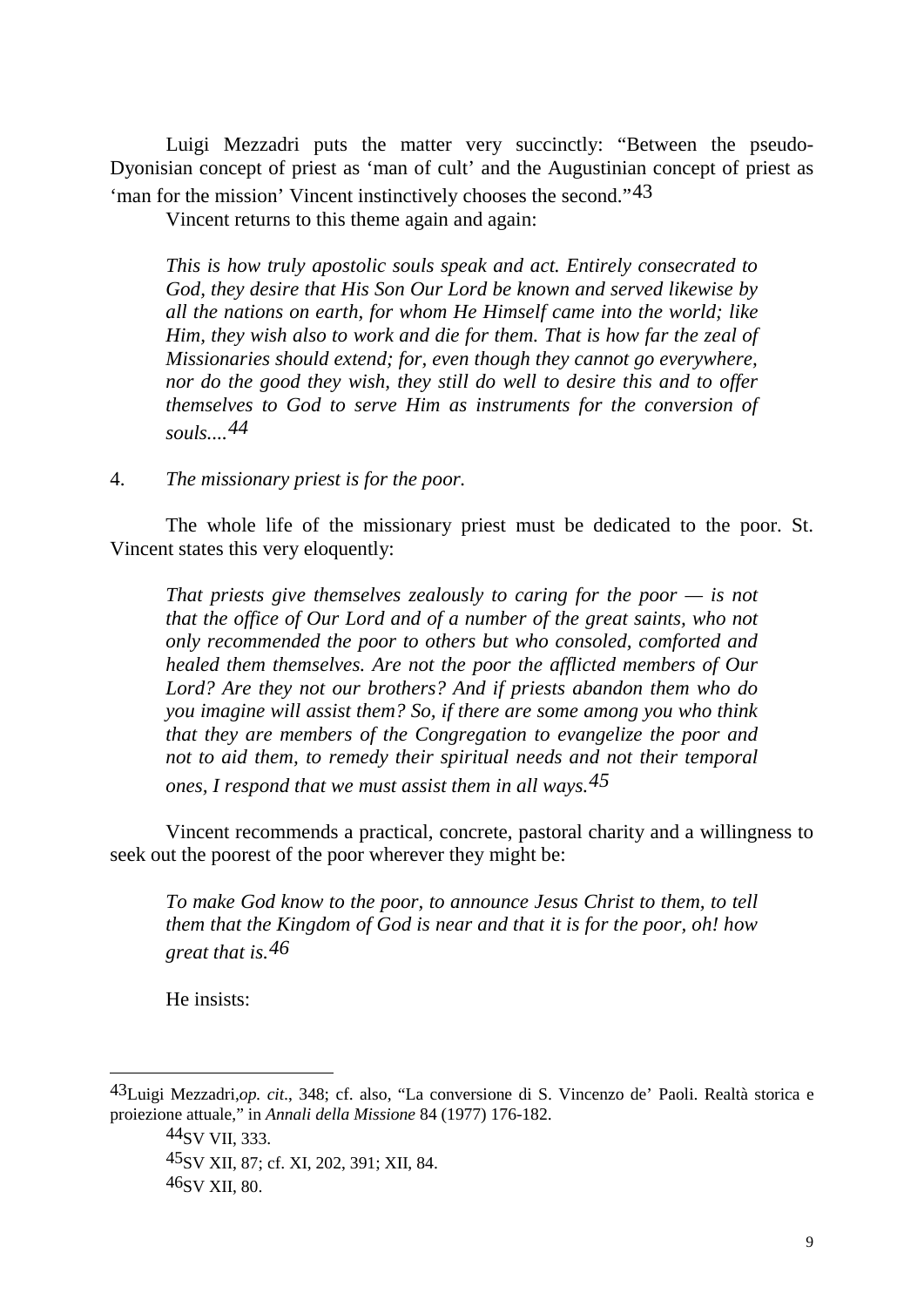*One could ask the Son of God: 'Why did you come?' It was in order to evangelize the poor. That was your Father's order.... It may be said that by coming to evangelize the poor we do not mean to come merely for their salvation but also for accomplishing those things predicted and prefigured by the prophets, to make the gospel concretely effective.[47](#page-10-0)*

#### **Some Implications**

Let me offer, on this occasion of the  $400<sup>th</sup>$  anniversary of St. Vincent's ordination, just a *few* implications of his choosing a missionary model for priesthood. On other occasions I have written at considerable length about other implications.[48](#page-10-1)

1. During this post-Vatican II period, many observers have noted the phenomenon which is sometimes called "parochial assimilation." Especially in countries where there is a shortage of diocesan clergy, many bishops have asked religious and members of Societies of Apostolic Life to take over parishes. From their point of view, such requests are quite understandable, since bishops need resident priests to take care of the people in their dioceses; their dominant model of priesthood is necessarily a resident one (the third model presented above in the schema of Raymond Brown). But, from the point of view of a missionary congregation, parochial assimilation can bring with it immobility and the domestication of a charism that demands that a priest go wherever in the world the needs of the poor summon him. Elsewhere I have written at length about St. Vincent's attitude toward parishes.[49](#page-10-2) Here, let me simply state that the Congregation, and all its provinces, must make every effort to remain quite mobile, even in the face of bishops' requests to take over parishes.

2. When St. Vincent emphasized the awesomeness of the state of priesthood, because it is a share in the ministry of Christ, he regarded this as the grounds for humility, since the priest will always be unworthy to participate in the "office of the Son of God."[50](#page-10-3) He did not make the mistake of confusing ordination to this "awesome" state with promotion to a prestigious social status. Priests are ultimately servants. Our lifestyle as missionaries should demonstrate this. Though it is surely important that we celebrate joyfully on the occasion of ordinations, there is a tendency in some countries, as the rectors of seminaries often attest, toward triumphalism and lavish celebrations at ordinations. I am happy that in the Congregation this is not usually the case, though unfortunately sometimes it does happen. Ordinations should clearly signify and celebrate a call to mission and itinerant ministry, not to status (other than the status of being a servant).

<sup>47</sup>SV XII, 84.

<span id="page-10-1"></span><span id="page-10-0"></span><sup>48</sup>Cf. Robert P. Maloney, "On Being A Missionary Today" in *He Hears the Cry of the Poor* (Hyde Park, NY: New City Press, 1995) 118-125.

<span id="page-10-2"></span><sup>49</sup>Cf. Robert P. Maloney, "On Vincentian Involvement in Parishes," in *Vincentiana* N° 2 (March-April) 1997, 105-116.

<span id="page-10-3"></span><sup>50</sup>SV XII, 80.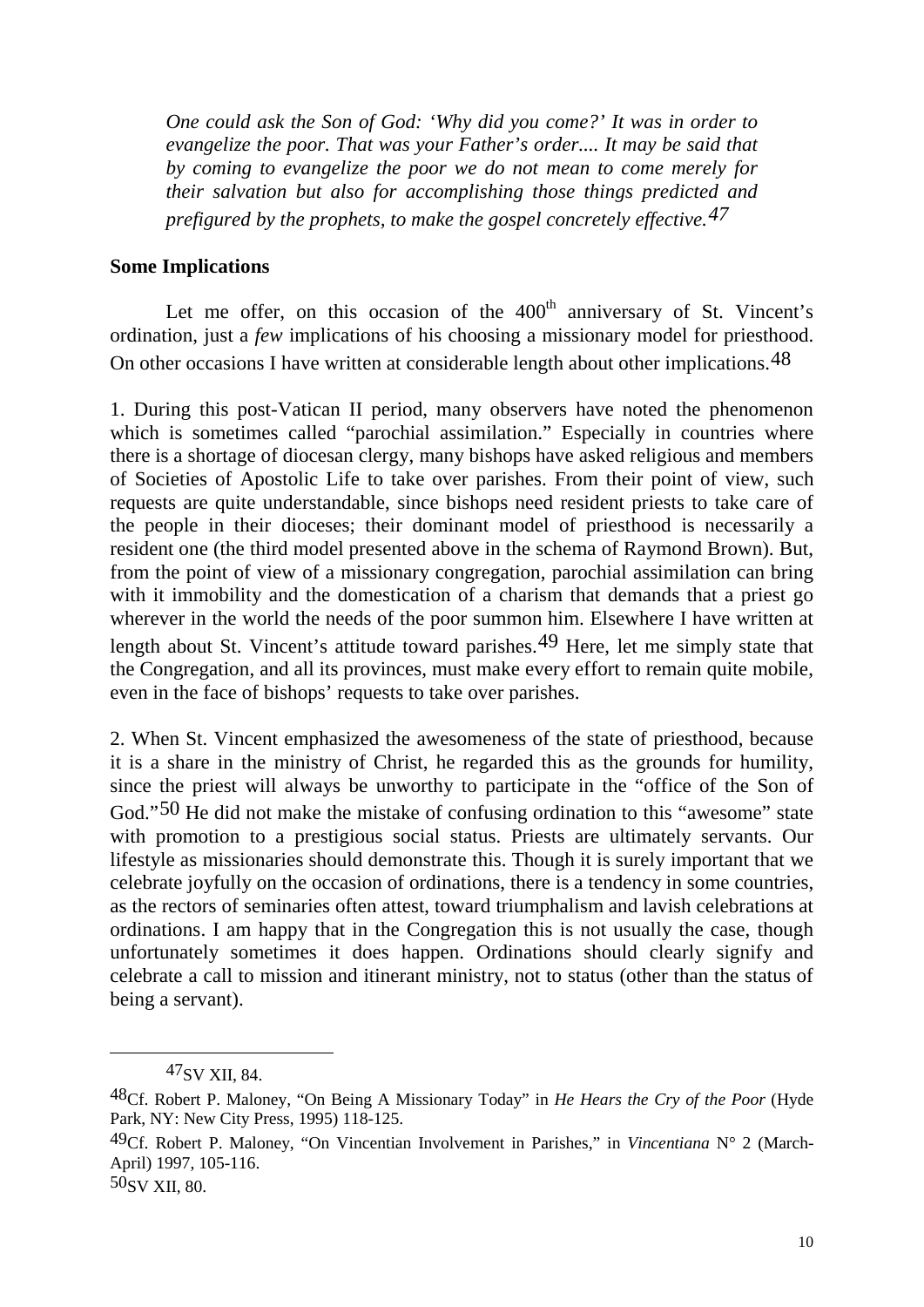3. While diocesan priests and bishops necessarily focus on the local Church, missionaries must develop and constantly nourish a universal sense of the Kingdom and the Church. St. Vincent was admirable in this regard. In an era when most people lived and died within five miles of their birthplace, he sent missionaries to Poland, Italy, Algeria, Madagascar, Ireland, Scotland, the Hebrides, and the Orkneys. Today, when the Vincentian Family has spread to more than 135 countries, it is all the more imperative for missionaries to have a global world-view.

4. Missionaries have a distinctive form of relationship with local bishops. St. Vincent's life illustrates this strikingly. He was both obedient and independent. He repeatedly emphasized that when we give missions in a diocese we should do so at the call of and in obedience to the local ordinary. But at the same time he resisted the attempts of bishops to domesticate the Congregation. In fact, he labored for years to make sure that we were exempt from their authority so that we might preserve our mobile, missionary nature (he made analogous efforts, with similar success, in regard to the Daughters of Charity). There is a long tradition of tension in the Church between exempt groups<sup>[51](#page-11-0)</sup> and local ordinaries.<sup>[52](#page-11-1)</sup> It is very important that religious superiors be able to negotiate this tension with balance. On the one hand, the bishop is in charge when we are engaged in an apostolic mission in his diocese. On the other hand, our own superiors are in charge in choosing what dioceses we go to, how long and under what conditions we will stay, and when we will withdraw. Dialogue is, of course, crucial in such matters, but our own superiors must be firm in promoting and protecting the charism of the Congregation.

5. After a rather dubious start as a priest, Vincent became a great reformer, speaking often to priests and about priests. In his conferences to the members of the Congregation, Vincent preaches a recurrent theme as he sends missionaries out: that they be holy. If we share in the missionary vocation of Jesus, then we must "pattern ourselves, as far as possible, on the virtues which the great Master himself graciously taught us in what he said and did."[53](#page-11-2)

6. Let me suggest, as a conclusion to this article, *ten* characteristics of the missionary priest today. There are surely many others.

- a. He is a mobile evangelizer, on fire to spread the good news.
- b. He has an international perspective, a global world-view.
- c. He is in vital interaction with the culture of the country where he serves.
- d. He learns the language of his people.
- e. He is deeply rooted in the scriptures.

<span id="page-11-0"></span><sup>51</sup>Cf., Canon 591.

<span id="page-11-1"></span> $52<sub>In</sub>$  the fifth century, John Cassian wrote: "A monk ought by all means to fly from women and bishops"! He added that this was an "old maxim of the Fathers." His concern, of course, was that bishops would interfere in the lives of the monks or try to use them for their own goals. Cf. *De institutis coenobiorum et de octo principalium vitiorum remediis* 11.18 (ed. J.-C. Guy, SC 109.444; tr. E. C. S. Gibson, NPNF, 2nd series, 11.279.

<span id="page-11-2"></span><sup>53</sup>*Common Rules* I, 1.